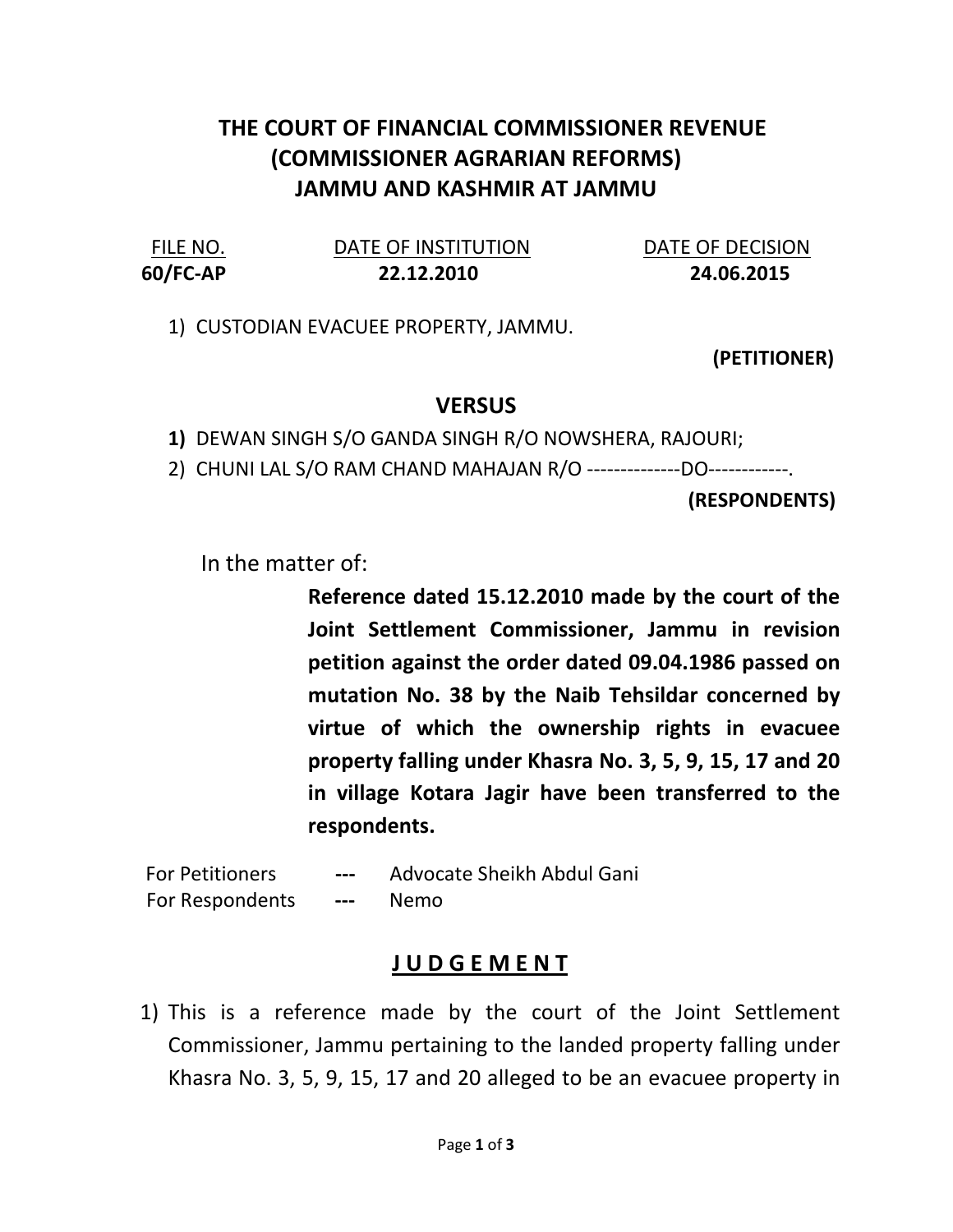village Kotara Jagir, Tehsil and District Rajouri. The dispute arose when on 09.04.1986, the Naib-Tehsildar concerned attested the impugned mutation No. 38 by virtue of which the ownership rights of the said land were transferred to the respondents on the basis of an alleged "sale deed".

- 2) The petitioner herein filed a revision petition challenging the impugned mutation before the Divisional Commissioner, Jammu who vide his order dated 12.11.1999 transferred the same to the Joint Settlement Commissioner, Jammu for disposal under law. The court below in an ex parte disposal of the case observed that the class of impugned mutation has been mentioned as "Sokhta Record" (Burnt record). Technically, this category of mutation does not find a place in the classes of mutation defined under Para 19 of the Standing Order 23-A. Moreover, the impugned mutation confers occupancy tenancy rights to the respondents allegedly on the basis of a sale deed but there is nothing to prove as to whether there was any such agreement between the parties or not. There was no registered document which could justify the action of the attesting officer. In this background, the court below has submitted the case to this court under Sec. 15 (3) of the Land Revenue Act, 1996 (Smvt.) with the recommendation to set aside the impugned mutation.
- 3) A perusal of the relevant record clearly indicates that the class of mutation as written in the impugned mutation is not "Sokhta Record" (Burnt record) but it is attested on the basis of a sale deed. Nevertheless, the order passed on the impugned mutation speaks of some sale of occupancy tenancy rights and destruction of the records in the year 1947. It does not clearly express the intentions of the attesting officer as to what he exactly did want. The order passed on the impugned mutation is vague and cryptic which can't stand the test of law.